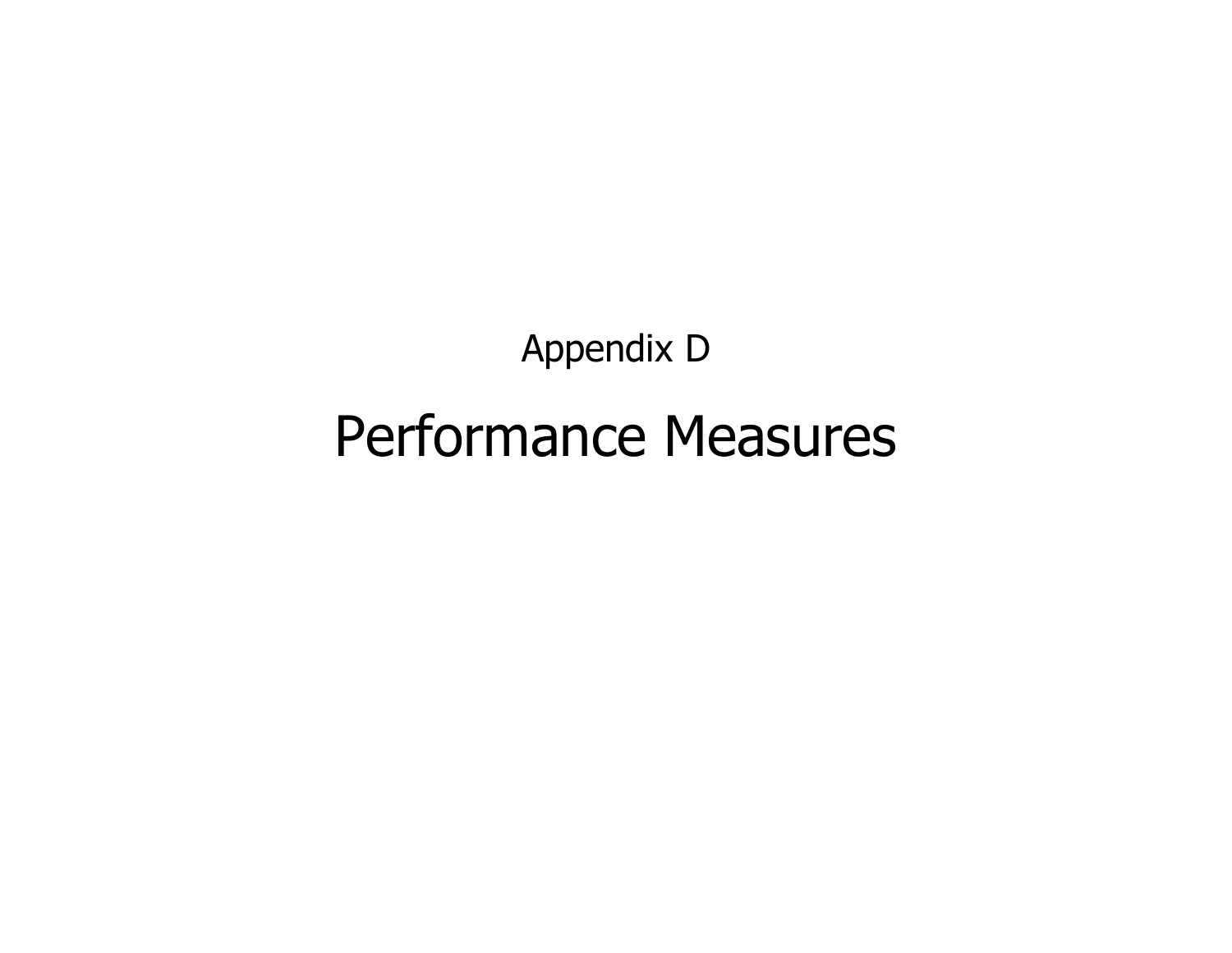Performance management is a strategic approach to connect investment and policy decisions to achieve performance goals. Performance goals are achieved through establishing performance measures and targets adopted in the TPA's Long Range Transportation Plan (LRTP). The TPA's aim is to provide a process that uses data-driven, quantitative criteria to set and analyze achievable targets. Using a performancebased method ensures the most efficient investment of federal transportation funds by increasing accountability, transparency, and providing for better investment decisions that focus on key outcomes.

The FHWA and FTA have established performance measures and reporting requirements for DOTs, MPOs, and transit agencies through five Planning Rules. In response, the Palm Beach TPA and FDOT have adopted performance measures and targets based on the national goals enacted by Congress in Moving Ahead for Progress in the 21st Century (MAP-21). The Planning Rules specify the requirements to implement a performance-based approach to planning and programming. In total, there are three FHWA performance measure (PM) rules and two FTA rules for transit-transit asset management and transit safety.

The various performance measures within the Planning Rules assess:

- Roadway Safety (PM1)
- Pavement and Bridge Condition (PM2)
- System Performance and Freight Movement (PM3)
- Transit Asset Management (TAM)
- Transit Safety

The Planning Rules and associated performance measures also specify how the TPA should set targets, report performance, and integrate performance management into the Long-Range Transportation Plans (LRTP) and Transportation Improvement Programs (TIP).

To coordinate between agencies, the FDOT and the Metropolitan Planning Organization Advisory Council (MPOAC) developed the Transportation Performance Management (TPM) Consensus Planning Document to describe the processes through which FDOT, the TPA, and the providers of public transportation in the TPA planning area will cooperatively develop and share information related to transportation performance management and target setting. The Consensus Planning Document can be found after the performance measures. The adopted FDOT/TPA performance measures and targets are listed in the table below.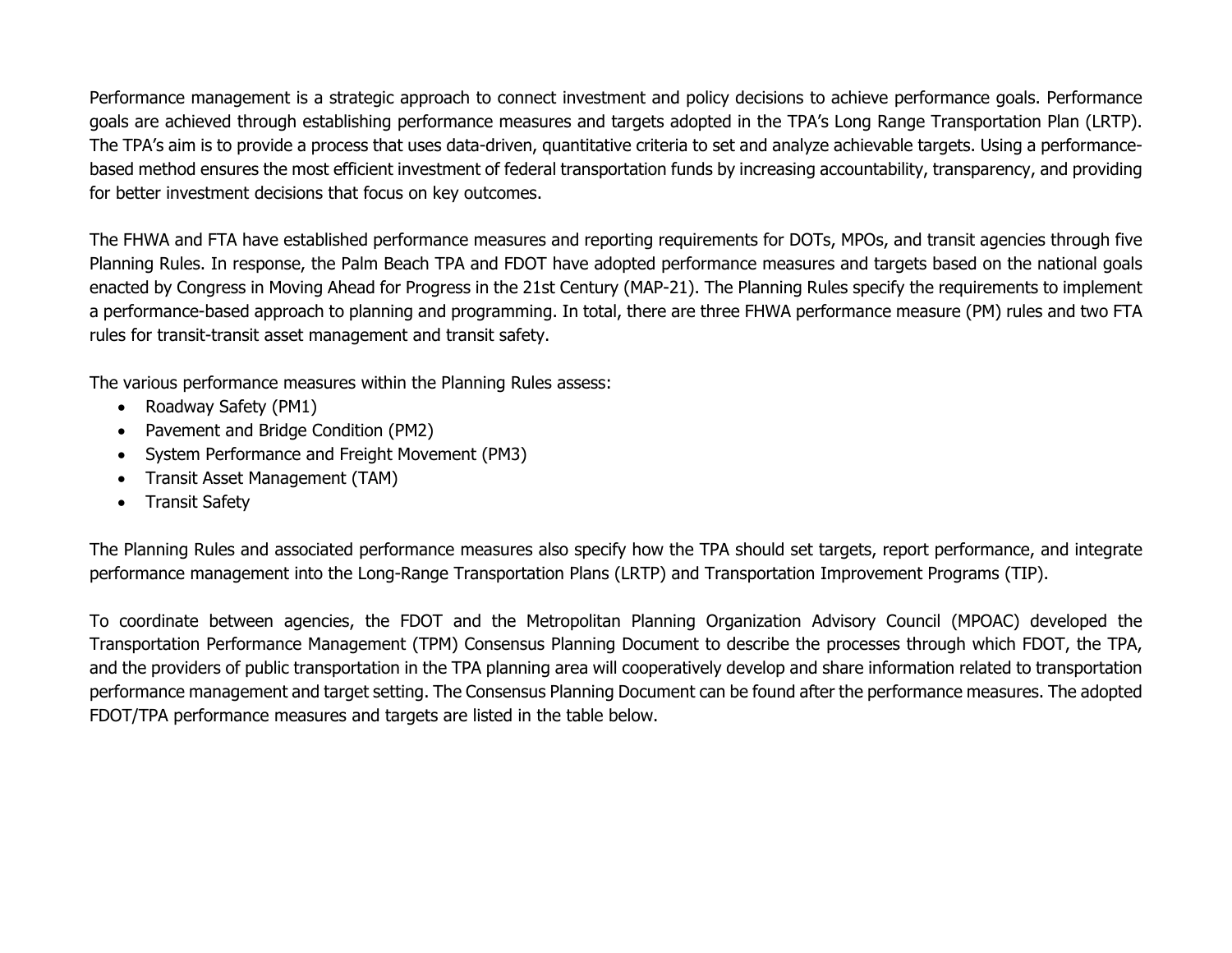|                            | <b>Federal Performance Measures and Targets</b>                     |                                |
|----------------------------|---------------------------------------------------------------------|--------------------------------|
| <b>Category</b>            | <b>Performance Measure</b>                                          | <b>TPA Target</b>              |
| Safety                     | <b>Fatalities</b>                                                   | Zero (2022)                    |
|                            | Serious Injuries                                                    | Zero                           |
|                            | Rate of Serious Injuries per 100M vehicle miles travelled (VMT)     | Zero                           |
|                            | Rate of Fatalities per 100M VMT                                     | Zero                           |
|                            | Nonmotorized Fatalities and Serious Injuries                        | Zero                           |
| System Performance         | Percent of reliable person-miles traveled on the Interstate         | $\geq$ 85% (2022)              |
|                            | Percent of reliable person-miles traveled on the non-Interstate NHS | $\geq 93\%$                    |
|                            | Truck travel time reliability ratio (TTTR) on the Interstate        | $\leq 1.75$                    |
| <b>Bridges</b>             | Percent of NHS bridges classified as in Good condition by deck area | $\geq 50\%$ (2022)             |
|                            | Percent of NHS bridges classified as in Poor condition by deck area | $\leq 5\%$                     |
| Pavement                   | Percent of Interstate pavements in Good condition                   | $\geq 60\%$ (2022)             |
|                            | Percent of Interstate pavements in Poor condition                   | $\leq 5\%$                     |
|                            | Percent of non-Interstate NHS pavements in Good condition           | $\geq 40\%$                    |
|                            | Percent of non-Interstate NHS pavements in Poor condition           | $\leq 5\%$                     |
| Transit (Palm Tran)        | Percent of Vehicles exceeding useful life                           | (2022)                         |
| Vehicles                   | Vehicles - Articulated Bus                                          | $\leq 10\%$                    |
|                            | Vehicles - Fixed Route Bus                                          | $\leq 10\%$                    |
|                            | Vehicles - Paratransit Bus                                          | $\leq 10\%$                    |
|                            | Vehicles – Paratransit Van                                          | $\leq 10\%$                    |
| Equipment                  | Percent of Equipment exceeding useful life                          |                                |
|                            | Equipment - Automobiles                                             | $\leq 0\%$                     |
|                            | Equipment - Trucks                                                  | $\leq 0\%$                     |
| <b>Facilities</b>          | Percent of Facilities exceeding useful life                         | $\leq 0\%$                     |
| Transit (SFRTA)            |                                                                     |                                |
| Equipment                  | Support & Maintenance Vehicles older than 8yrs                      | $\leq 55.6\%$                  |
|                            | Other vehicles scoring lower than 2.5 (1-5 scale)                   | $\leq 5\%$                     |
| <b>Rolling Stock</b>       | Locomotives, Coach cars, self-propelled cars older than 39 yrs.     | $\leq 25\%$                    |
|                            | Bus (Cutaway) older than 10 yrs.                                    | $\leq 25\%$                    |
|                            | Rail fixed-guideway track with performance restrictions             | $\leq 3.5\%$                   |
| Infrastructure             | Passenger terminals scoring lower than 2.5 (1-5 scale)              | $\leq 5\%$                     |
| Facilities                 | Maintenance facilities scoring lower than 2.5 (1-5 scale)           | $\leq 5\%$                     |
|                            | Administrative offices scoring lower than 2.5 (1-5 scale)           | $\leq 5\%$                     |
| Transit Safety (Palm Tran) | Fixed Route / Paratransit                                           | <b>Fixed Route/Paratransit</b> |
|                            | <b>Fatalities</b>                                                   | Zero/Zero (2022)               |
|                            | Fatality Rate per 100k vehicle revenue miles (VRM)                  | Zero/Zero                      |
|                            | Injuries                                                            | 63/34                          |
|                            | Injury Rate per 100k VRM                                            | 0.9/0.4                        |
|                            | Safety Events                                                       | 43/32                          |
|                            | Safety Event Rate per 100k VRM                                      | 0.6/0.3                        |
|                            | System Reliability (VRM per failure)                                | 14,000/7,700                   |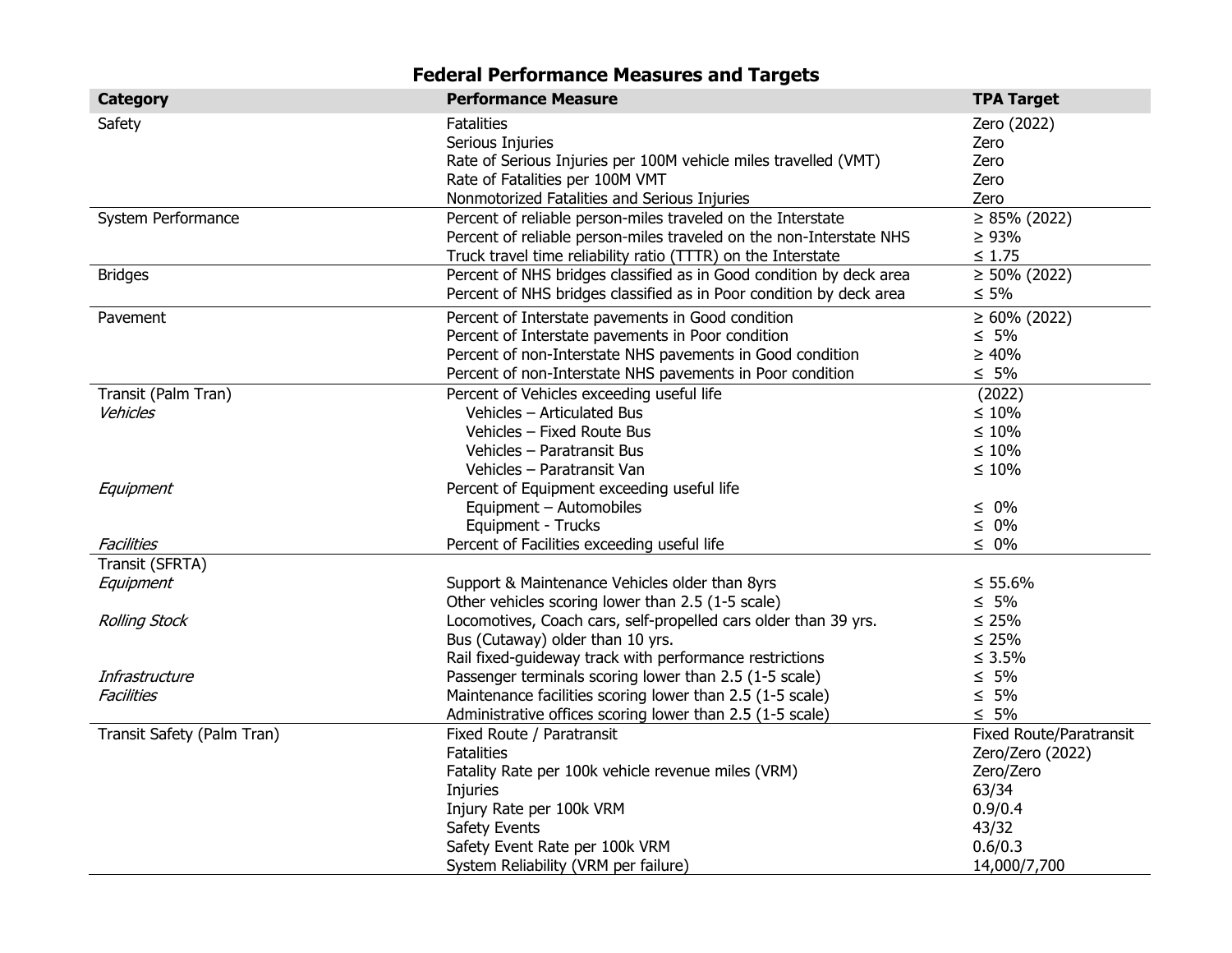## Safety Performance Measures (PM1)

Safety is the first national goal identified in the FAST Act and is also the first goal of the Florida Transportation Plan (FTP), the state's longrange transportation plan, and the emphasis of Florida's Strategic Highway Safety Plan (SHSP). On August 31, 2021, FDOT established statewide performance targets for calendar year 2022 of zero fatalities and serious injuries. The SHSP, published in March 2021, reaffirms the goal of zero traffic deaths and serious injuries and embraces Vision Zero/Target Zero. The updated SHSP calls on Florida to think more broadly and inclusively by addressing four additional topics, which could be referred to as the 4Is: information intelligence, innovation, insight into communities, and investments and policies. The SHSP development process includes review of safety-related goals, objectives, and strategies in MPO plans. The SHSP guides FDOT, MPOs, and other safety partners in addressing safety and defines a framework for implementation activities to be carried out throughout the state. The Palm Beach TPA also adopted the target of zero from 2018-2022 and reaffirmed those targets for 2022. The TPA plans and programs projects in the TIP that, once implemented, are anticipated to make progress toward achieving the targets. Safety performance measure targets are required to be adopted on an annual basis.

### Baseline Conditions

Safety Performance Measures are evaluated using a five-year rolling average of crash data and Vehicle Miles Traveled (VMT). The table below presents the Baseline Safety Performance Measures 2016-2020 five-year rolling average for Florida and the Palm Beach TPA.

| <b>Performance Measure</b>                               | <b>Florida</b><br>2016-2020 | <b>Palm Beach TPA</b><br>2016-2020 | <b>Statewide Targets</b><br>(2022) | <b>Palm Beach</b><br><b>TPA Targets</b><br>(2022) |
|----------------------------------------------------------|-----------------------------|------------------------------------|------------------------------------|---------------------------------------------------|
| Number of Fatalities                                     | 3,189                       | 176                                |                                    | $\Omega$                                          |
| Number of Serious Injuries                               | 18,992                      | 1,076                              |                                    | 0 <sup>1</sup>                                    |
| Fatality Rate per 100<br>million VMT                     | 1.453                       | 1.241                              |                                    | $\overline{0}$                                    |
| Serious Injury Rate per 100<br>million VMT               | 8.641                       | 7.591                              |                                    | 0 <sup>1</sup>                                    |
| Number of non-motorized<br>Fatalities & serious injuries | 3,192.4                     | 206.8                              |                                    | $\overline{0}$                                    |

## **Baseline Safety Performance Measure Targets**

\*VMT= Vehicle Miles Traveled

Source: FDOT 2019 FHWA Performance Measures per MPO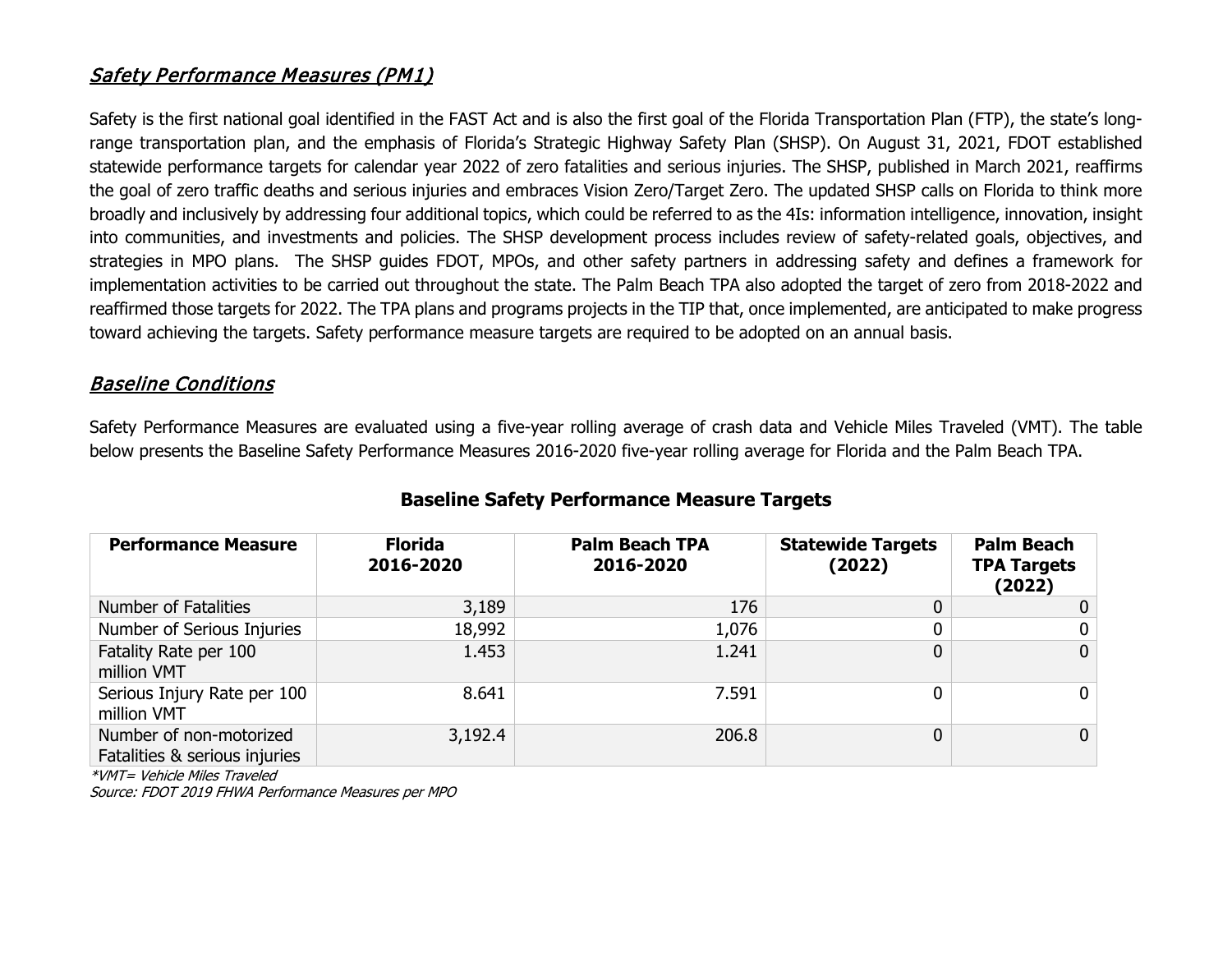## Trends Analysis

The TPA tracks fatalities and serious injuries in Palm Beach County in order to analyze past trends and identify regional safety issues. Tracking these measures helps estimate the effectiveness of TPA transportation investment, as reflected in the TIP. The table below shows the changes in Safety Performance Measures rolling averages for Palm Beach County from 2011 through 2020.

| $2011 -$ | $2012 -$ | $2013-$ | $2014 -$ | $2015 -$ | $2016 -$ |
|----------|----------|---------|----------|----------|----------|
| 2015     | 2016     | 2017    | 2018     | 2019     | 2020     |
| 139.6    | 152.8    | 157.8   | 167.6    | 176.0    | 175.6    |
| 1,027.2  | 1,055.2  | 1,080.6 | 1,088.2  | 1,093.0  | 1076.2   |
| 1.099    | 1.181    | 1.188   | 1.227    | 1,243    | 1.241    |
| 8.112    | 8.203    | 8.162   | 7.975    | 7.712    | 7.591    |
| 200.8    | 203.0    | 203.8   | 203.2    | 207.8    | 206.8    |
| 126.82   | 128.83   | 132.63  | 136.44   | 142.20   | 132.57   |
|          |          |         |          |          |          |

### **Trends of Palm Beach Safety Performance Measures 2011-2020**

\*VMT= Vehicle Miles Traveled

Source: FDOT 2020 FHWA Performance Measures per MPO

## Safety Programs in the TIP

Safety is a primary focus of the Palm Beach TPA's Vision of a "Safe, Efficient, and Connected Multimodal Transportation System". The TPA adopted a Vision Zero Action Plan in April 2019 and an updated version in October 2021 to establish safety priorities and identify achievable strategies with the best potential to reduce, and ultimately eliminate, fatalities and serious injuries for all roadway users. The Vision Zero Action Plan specifically addresses the five safety performance measures in PM1.

Safety is integrated into the planning, selection, and prioritization of TPA projects, especially projects selected through the Local Initiatives (LI) and Transportation Alternatives (TA) grant programs. LI and TA are annual competitive grant programs for projects submitted by local planning partners. Both the LI and TA grant programs include safety within the scoring criteria, and the TA program includes scoring specific to the Vision Zero Action Plan. The scoring for both programs also includes measures to address priority bike and pedestrian network gaps identified in the TPA's Long Range Transportation Plan. A sample of projects in the TIP that are programmed to address safety are shown in the table below.

| <b>TIP Section</b>   | <b>Project Location</b>              | <b>Project Description</b>                                     |
|----------------------|--------------------------------------|----------------------------------------------------------------|
| State Road           | SR 80 from SR 15 to CR 880           | Street Lighting                                                |
| <b>Modifications</b> | Boynton Beach Blvd from I-95 to US-1 | Reconstruct: narrow vehicle lanes, construct 9' sidewalk on N, |
| (SRM)                |                                      | 15' shared use path on S, pedestrian lighting                  |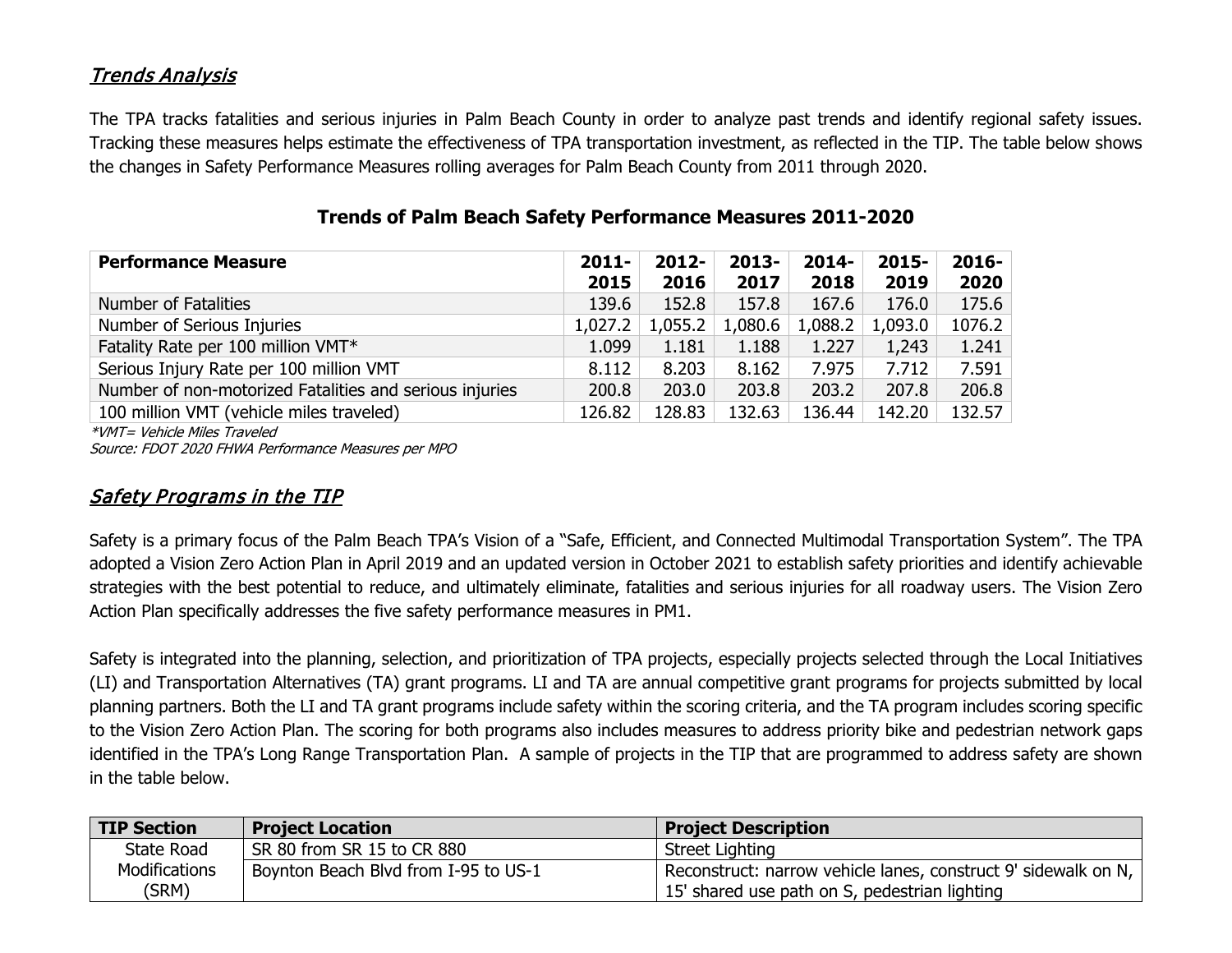| <b>TIP Section</b> | <b>Project Location</b>                                                                          | <b>Project Description</b>                                                                     |
|--------------------|--------------------------------------------------------------------------------------------------|------------------------------------------------------------------------------------------------|
|                    | 36th St & bridge from Australian Ave to Poinsettia                                               | Construct buffered bike lanes, pedestrian enhancements and                                     |
| Local Initiatives  | Ave in West Palm Beach                                                                           | bridge                                                                                         |
| (LI)               | Brant Bridge connector from Lindell Blvd to Brant   Construct sidewalks and separated bike lanes |                                                                                                |
|                    | <b>Bridge</b>                                                                                    |                                                                                                |
|                    |                                                                                                  | Germantown Rd from Old Germantown Rd to   Construct 6' separated bike lanes and 6-ft sidewalks |
|                    | Congress Ave                                                                                     |                                                                                                |
| Transportation     | Burns Rd from Military Trail to Alt A1A                                                          | Construct 9.5' separated two-way bicycle track                                                 |
| Alternatives (TA)  | El Rio Trail from Glades Rd to Yamato Rd                                                         | Install lighting                                                                               |
|                    |                                                                                                  |                                                                                                |
|                    | Various existing pedestrian crossings in Palm Beach                                              | Install pedestrian activated flashers at 12 existing crossings                                 |
|                    | Gardens                                                                                          |                                                                                                |

### Pavement & Bridge Condition Performance Measures (PM2)

On May 18, 2018, FDOT established statewide performance targets for the pavement and bridge condition measures. The TPA adopted FDOT's statewide pavement and bridge performance targets on March 21, 2019 and subsequently set a more stringent local TPA target for National Highway System (NHS) bridges in poor condition at no more than 5%. The table below shows the Palm Beach TPA and statewide targets.

### **Statewide Pavement and Bridge Condition and Performance Targets**

| <b>Performance Measure</b>                                                                             | 2-year<br><b>Statewide</b><br><b>Target</b><br>(2019) | 4-year<br><b>Statewide</b><br><b>Target</b><br>(2021) | <b>Current</b><br><b>Statewide</b><br><b>Condition</b><br>(2020) | 2-year<br>Palm<br><b>Beach TPA</b><br><b>Target</b><br>(2019) | 4-year<br><b>Palm</b><br><b>Beach TPA</b><br><b>Target</b><br>(2022) | <b>Palm Beach</b><br><b>TPA Condition</b><br>(2020) |
|--------------------------------------------------------------------------------------------------------|-------------------------------------------------------|-------------------------------------------------------|------------------------------------------------------------------|---------------------------------------------------------------|----------------------------------------------------------------------|-----------------------------------------------------|
| Percent of Interstate pavements in good<br>condition                                                   | Not required                                          | ≥60%                                                  | 68.8%                                                            | Not required                                                  | ≥60%                                                                 | 53.2%                                               |
| Percent of Interstate pavements in poor condition                                                      | Not required                                          | $≤5\%$                                                | 0.6%                                                             | Not required                                                  | $\leq 5\%$                                                           | 0.2%                                                |
| Percent of non-Interstate NHS pavements in good<br>condition (*2019 data. Data for 2020 not available) | ≥40%                                                  | ≥40%                                                  | $*41%$                                                           | ≥40%                                                          | ≥40%                                                                 | $*44.0\%$                                           |
| Percent of non-Interstate NHS pavements in poor<br>condition (*2019 data. Data for 2020 not available) | $\leq 5\%$                                            | ≤5%                                                   | $*0.2\%$                                                         | $\leq 5\%$                                                    | $\leq 5\%$                                                           | $*0.1%$                                             |
| Percent of NHS bridges (by deck area) in good<br>condition                                             | $>50\%$                                               | $>50\%$                                               | 65.46%                                                           | $>50\%$                                                       | $\geq 50\%$                                                          | 85.18%                                              |
| Percent of NHS bridges (by deck area) in poor<br>condition                                             | $\leq 10\%$                                           | $≤10%$                                                | .45%                                                             | ≤5%                                                           | $\leq 5\%$                                                           | 1.0%                                                |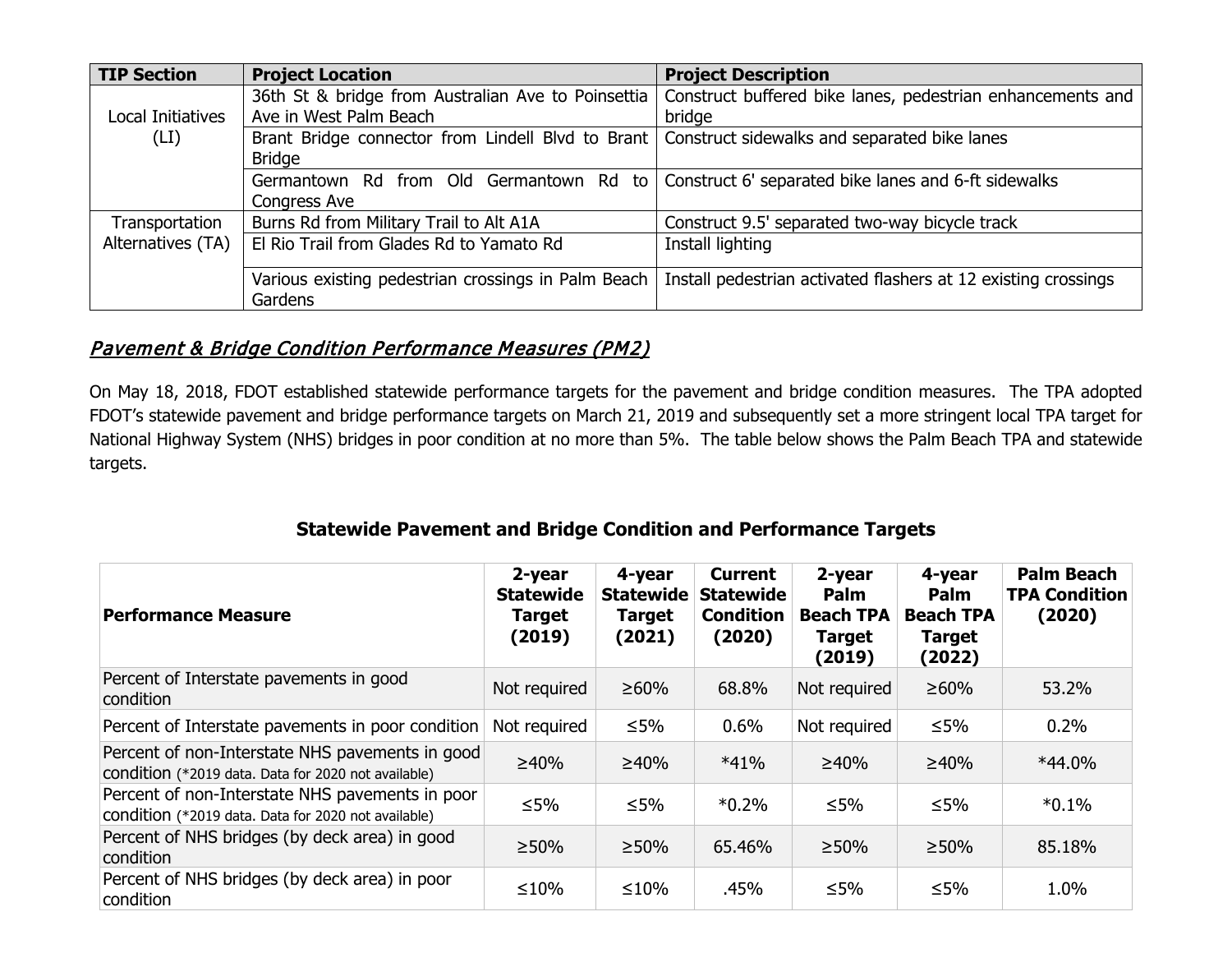FDOT is mandated by Florida Statute 334.046 to preserve the state's pavement and bridges to specific standards. To adhere to the statutory guidelines, FDOT prioritizes funding allocations to ensure the current transportation system is adequately preserved and maintained before funding is allocated for capacity improvements. These statutory guidelines cover the statewide federal targets that have been established for pavements and bridges.

In addition, MAP-21 requires FDOT to develop a Transportation Asset Management Plan (TAMP) for all NHS pavements and bridges within the state. The TAMP must include investment strategies leading to a program of projects that would make progress toward achievement of the state DOT targets for asset condition and performance of the NHS. FDOT's TAMP was updated to reflect MAP-21 requirements in 2018.

The TPA TIP reflects investment priorities established in the 2045 Long Range Transportation Plan. The focus of the TPA's investments in bridge and pavement condition include the short list of projects below. Most of the bridge and pavement projects that address PM2 are in the Major Maintenance section of the full TIP document.

| <b>TIP Section</b>      | <b>Project Description</b>                               |                              |
|-------------------------|----------------------------------------------------------|------------------------------|
|                         | US-1 from Belvedere Rd to Lakeview Ave                   | Resurfacing                  |
|                         | A1A from N of Ibis Way to S of Southern Blvd             | Resurfacing                  |
| Major Maintenance (NHS) | S Dixie Highway E from RCA Blvd to N of Donald Ross Road | Resurfacing                  |
|                         | Congress Ave Over PBC Lat 2 Canal (934251)               | <b>Bridge Rehabilitation</b> |
|                         | Bridge from 6th Ave S to Lake Worth Rd                   | <b>Bridge Replacement</b>    |

Through the annual competitive grant program administered by the TPA, scoring criteria are in place to address infrastructure deficiencies including infrastructure in poor or unacceptable conditions that is approaching the end of its service life. In addition to infrastructure condition for pavement and bridges, scoring is also in place to address the provision of non-motorized facilities on bridges as well as interchanges, and railroad crossings. In summary, all the performance measure targets set for PM 2 for pavement and bridge condition have been met or exceeded.

### System Performance - Performance Measures (PM3)

Travel time reliability provides a way to measure the unexpected congestion drivers experience over normal travel flow during specific parts of the day. On May 18, 2018, FDOT established statewide performance targets for the system performance measures that assess the performance of the Interstate and National Highway System (NHS) and freight movement on the Interstate System. On September 19, 2019, the Palm Beach TPA adopted FDOT's statewide system performance targets for truck travel time reliability and set TPA local targets for reliability on the Interstate and the non-Interstate NHS. The table below presents the statewide and TPA targets.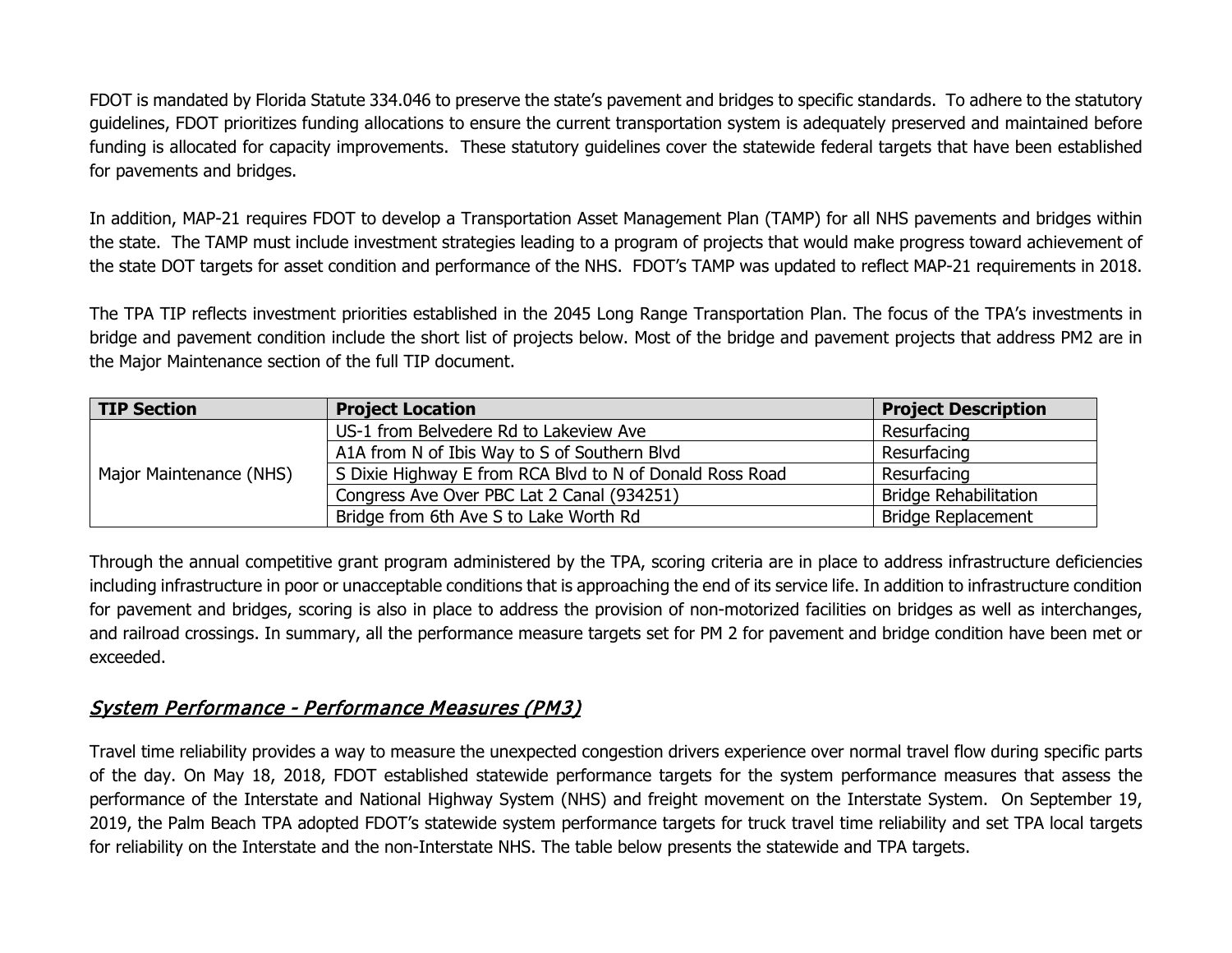#### **Statewide System Performance and Freight Targets and Current Conditions**

| <b>Performance Measure</b>                                                                             | 2-year<br><b>Statewide</b><br><b>Target</b><br>(2019) | 4-year<br>Statewide<br><b>Target</b><br>(2021) | <b>Current</b><br><b>Conditions</b> | 2-year<br>Statewide Palm Beach<br><b>TPA Target</b><br>(2019) | 4-year Palm<br><b>Beach TPA</b><br><b>Target</b><br>(2022) | <b>Palm Beach</b><br><b>TPA</b><br><b>Conditions</b><br>(2021) |
|--------------------------------------------------------------------------------------------------------|-------------------------------------------------------|------------------------------------------------|-------------------------------------|---------------------------------------------------------------|------------------------------------------------------------|----------------------------------------------------------------|
| Percent of person-miles on the Interstate<br>system that are reliable (Interstate LOTTR)               | 75%                                                   | 70%                                            | 82%                                 | 85%                                                           | 85%                                                        | 83%                                                            |
| Percent of person-miles on the non-<br>Interstate NHS that are reliable (Non-<br>Interstate NHS LOTTR) | Not.<br>Required*                                     | 50%                                            | 84%                                 | 93%                                                           | 93%                                                        | 97%                                                            |
| Truck travel time reliability (TTTR)                                                                   | 1.75                                                  | 2.00                                           | 1.43                                | 1.75                                                          | 1.75                                                       | 1.78                                                           |

 \* Beginning with the second performance period covering January 1, 2022 to December 31, 2025, two year targets will be required in addition to four-year targets for the percent of person-miles on the non-Interstate NHS that are reliable measure.

## LOTTR Measures (Level of Travel Time Reliability)

The LOTTR performance measures assesses the percent of person-miles traveled on the Interstate or the non-Interstate NHS that are reliable. LOTTR is defined as the ratio of longer travel times (80th percentile) to a normal travel time (50th percentile) of all applicable roads, across four time periods between the hours of 6 a.m. and 8 p.m. each day. The measure is expressed as the percent of person-miles traveled on the Interstate or Non-Interstate NHS system that are reliable. Person-miles assumes a people per vehicle estimate.

## TTTR Measure (Truck Travel Time Reliability)

The TTTR performance measure assesses the reliability index for trucks traveling on the interstate. A TTTR ratio divides the 95th percentile truck travel time by a normal travel time (50th percentile) for each segment of the Interstate system over specific time periods throughout weekdays and weekends. This is averaged across the length of all Interstate segments in the state or metropolitan planning organization (MPO) planning area to determine the TTTR index.

The Palm Beach TPA's TIP reflects the investment priorities established in the Palm Beach LRTP 2045 and are consistent with the FDOT's Five Year Work Program. The focus of the TPA's investments that address system performance and freight include a wide range of projects. A brief list of projects is listed below, and a complete list is provided in the sections that follow.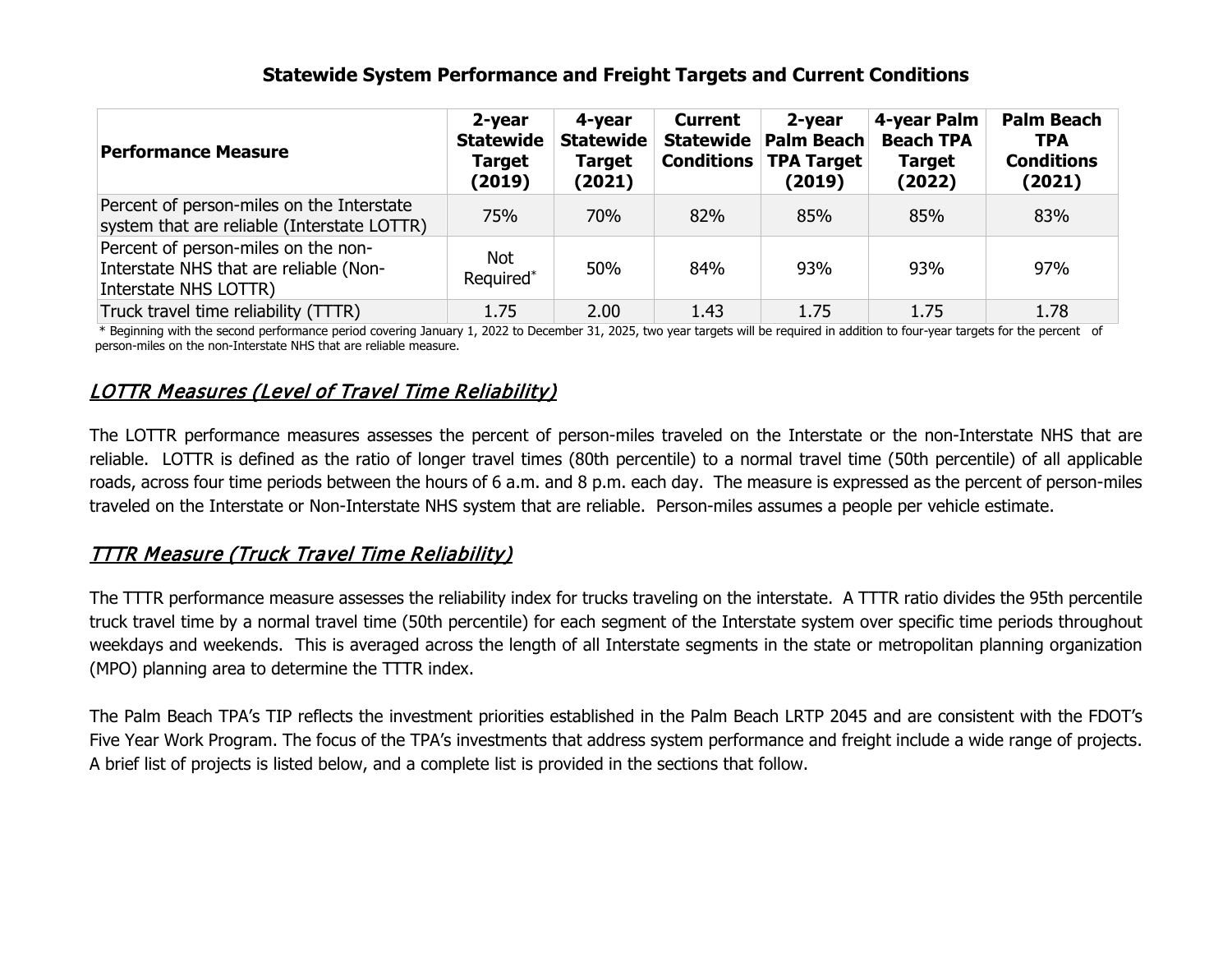| <b>TIP Section</b>                        | <b>System Performance</b><br><b>Type</b> | <b>Project Location</b>                                                                | <b>Project Description</b>                                                                                      |
|-------------------------------------------|------------------------------------------|----------------------------------------------------------------------------------------|-----------------------------------------------------------------------------------------------------------------|
|                                           | Corridor Improvement                     | Atlantic Ave from SR-7 to E of<br>Lyons Rd                                             | Widen from 2 to 4 lanes                                                                                         |
|                                           | Transit - Mode Shift                     | Tri Rail: West Palm Beach to<br><b>Jupiter</b>                                         | Extend commuter rail service onto the FEC corridor via<br>the Northwood Crossover and construct 5 new stations. |
| <b>State Road</b><br><b>Modifications</b> | Corridor Improvement                     | Atlantic Ave from W of Lyons<br>Rd to Jog Rd                                           | Widen from 4 to 6 lanes, including buffered bike lanes<br>and 6-ft sidewalks                                    |
|                                           | $Transit - ITS$                          | Okeechobee Blyd from SR 7 to<br>US-1; SR-7 from Forest Hill<br>Blyd to Okeechobee Blyd | Implement Transit Signal Prioritization for entire corridor                                                     |
|                                           | $Transit - ITS$                          | US-1 from Northlake Blyd to<br>Palmetto Park Rd                                        | <b>Implement Transit Signal Prioritization</b>                                                                  |
| <b>SIS Capacity</b>                       | Corridor Improvement                     | Beeline Hwy from Northlake<br>Blyd to Blue Heron Blyd                                  | Widen from 4 to 6 lanes                                                                                         |
| Other FDOT &<br>Local Projects            | Corridor Improvement                     | Congress Ave from Northlake<br>Blvd to Alt A1A                                         | Construct new 2 and 3 lane roadway                                                                              |

The projects included in the TIP are consistent with FDOT's Five Year Work Program, and therefore to FDOT's approach to prioritize funding to address performance goals and targets. Given the significant resources devoted in the TIP to programs that address system performance and freight, the TPA anticipates that once implemented, the TIP will contribute to progress towards achieving the statewide reliability performance targets.

## Transit Asset Management (TAM)

On July 26, 2016, FTA published the final Transit Asset Management rule. This rule applies to all recipients and subrecipients of Federal transit funding that own, operate, or manage public transportation capital assets. The rule defines the term "state of good repair," requires that public transportation providers develop and implement transit asset management (TAM) plans and establishes state of good repair standards and performance measures for four asset categories: equipment, rolling stock, transit infrastructure, and facilities. The rule became effective on October 1, 2018. The table below identifies performance measures outlined in the final rule for Transit Asset Management (TAM).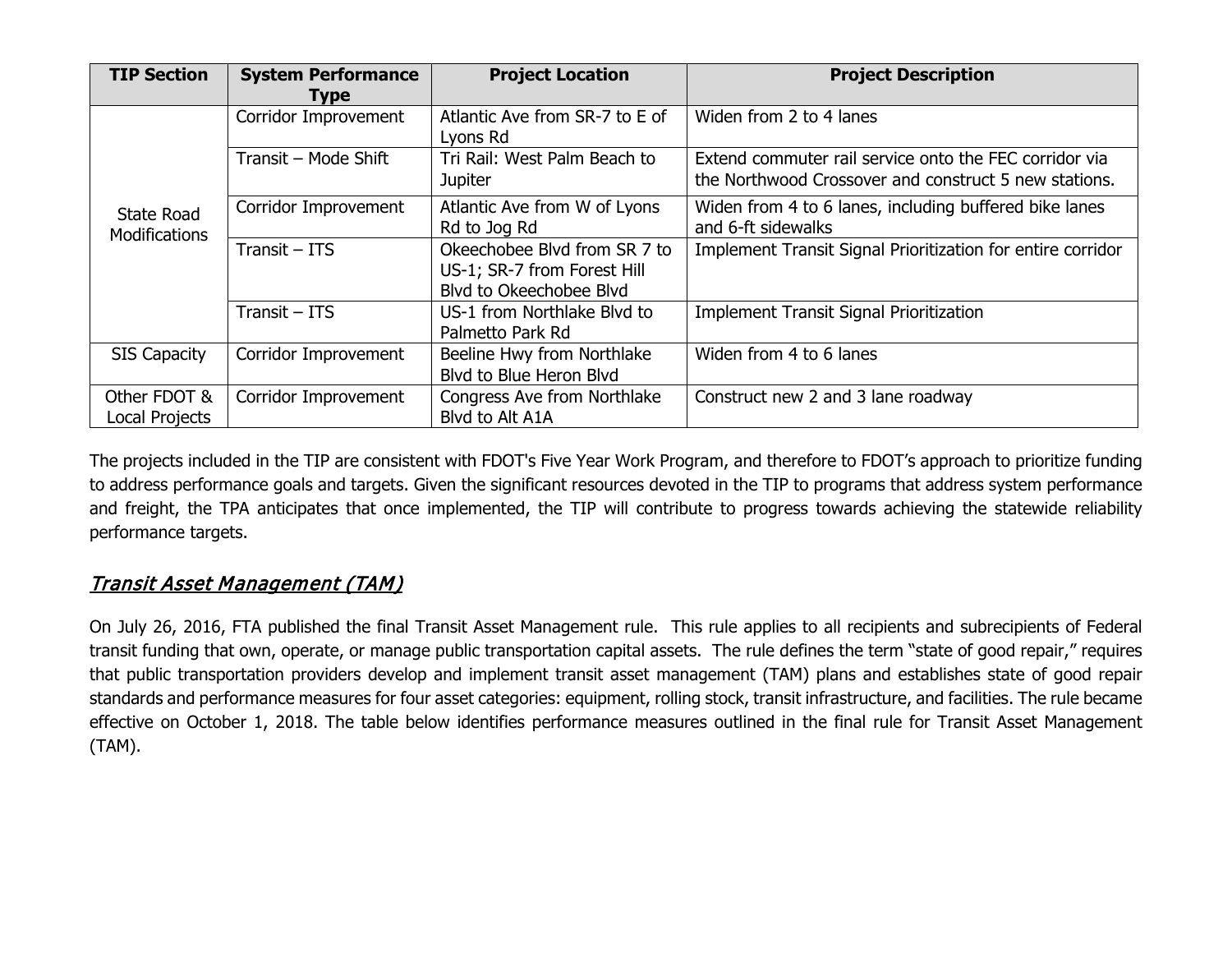#### **FTA TAM Performance Measures**

| <b>Asset Category</b> | <b>Performance Measure</b>                                                                                                     |
|-----------------------|--------------------------------------------------------------------------------------------------------------------------------|
| Equipment             | Percentage of non-revenue, support-service and maintenance vehicles that have met or exceeded their<br>Useful Life Benchmark   |
| Rolling Stock         | Percentage of revenue vehicles within a particular asset class that have either met or exceeded their<br>Useful Life Benchmark |
| Infrastructure        | Percentage of track segments with performance restrictions                                                                     |
| Facilities            | Percentage of facilities within an asset class rated below condition 3 on the TERM scale                                       |

Within the TPA planning area, there are two Tier 1 providers, Palm Tran operated by Palm Beach County and Tri-Rail operated by the South Florida Transportation Authority. Tier 1 providers, defined by the TAM Rule, are those that operate rail service or more than 100 vehicles in all fixed route modes, or more than 100 vehicles or more in one non-fixed route mode.

# Useful Life Benchmark (ULB)

For equipment and rolling stock classes, useful life benchmark (ULB) is defined as the expected lifecycle of a capital asset, or the acceptable period of use in service, for a particular transit provider's operating environment. ULB considers a provider's unique operating environment such as geography, service frequency, etc. and is not the same as an asset's useful life.

On September 19, 2019, the Palm Beach TPA incorporated transit asset targets that reflect the targets established by Palm Tran and SFRTA through their TAM Plans. The targets for the TPA planning area are shown in the table that follows. The Palm Beach TPA TIP is developed and managed in coordination with Palm Tran and SFRTA and reflects investment priorities established in the 2045 LRTP.

Palm Tran and the South Florida Regional Transportation Authority (SFRTA) established transit asset targets as part of their Transit Asset Management (TAM) Plans in September 2018. The transit asset management targets are based on the condition of existing transit assets and planned investments in equipment, infrastructure, rolling stock, and facilities. The targets reflect the most recent data available on the number, age, and condition of transit assets, and capital investment plans for improving these assets. The tables below summarize the asset conditions and targets by asset class for each transit provider.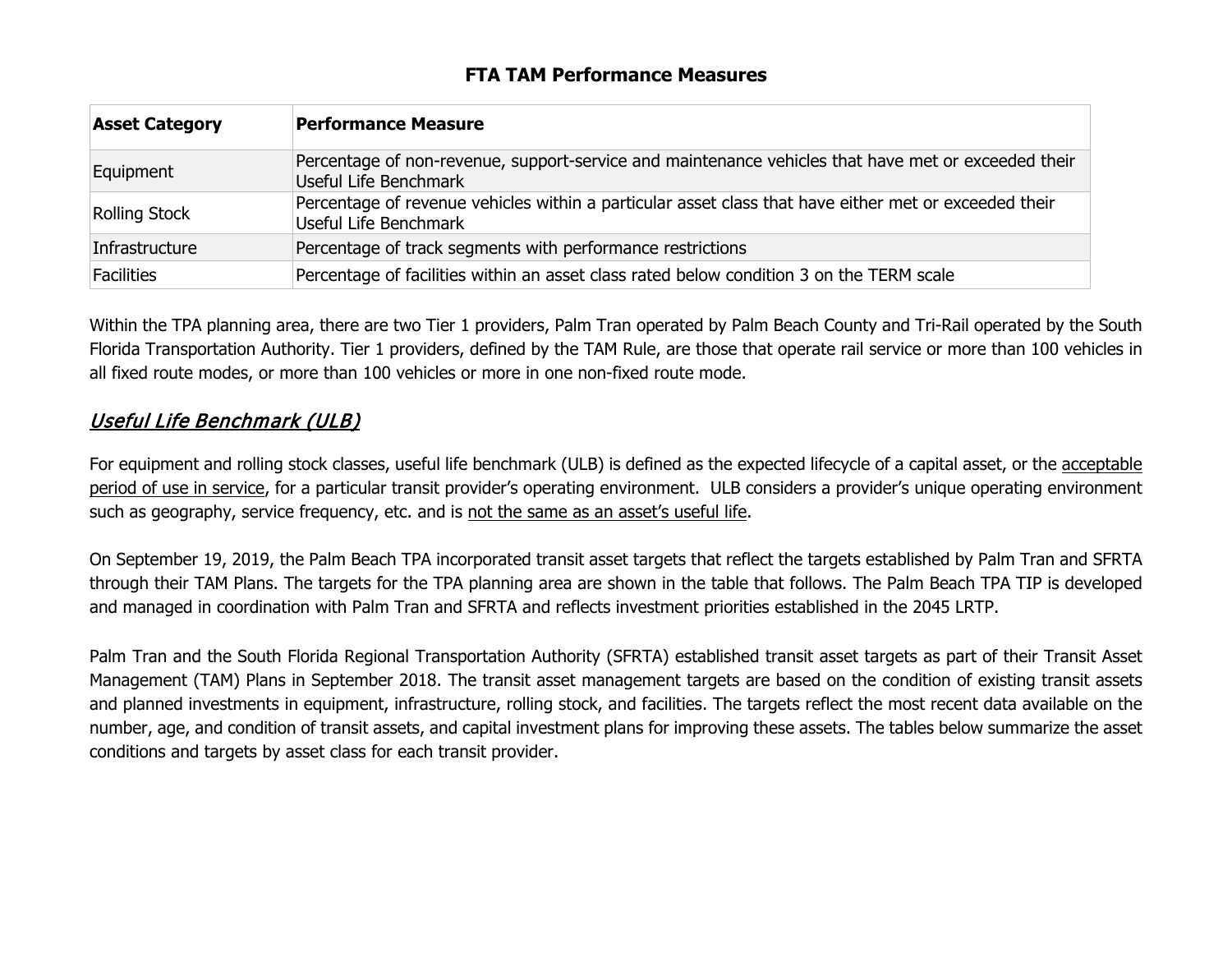### **Transit Asset Management Performance Measures Targets**

| Percentage of assets that meet or exceeds useful life for                  | 2021 Condition | 2022 Target |
|----------------------------------------------------------------------------|----------------|-------------|
| <b>Palm Tran</b>                                                           |                |             |
| Vehicles - Articulated Bus                                                 | $0\%$          | $\leq 10\%$ |
| <b>Vehicles - Fixed Route Bus</b>                                          | 17.6%          | $\leq 10\%$ |
| Vehicles - Paratransit Bus                                                 | 9.2%           | $\leq 10\%$ |
| Vehicles - Paratransit Van                                                 | $0\%$          | $\leq 0\%$  |
| Equipment - Automobiles                                                    | 34.6%          | $\leq 20\%$ |
| Equipment - Trucks                                                         | 27.9%          | $\leq 20\%$ |
| <b>Facilities</b>                                                          | $0\%$          | $\leq 0\%$  |
| <b>South Florida Regional Transportation Authority</b>                     |                |             |
| Rolling stock - locomotives, coach cars, self-propelled cars (>39 yrs old) | 26%            | $\leq 25\%$ |
| Rolling Stock - cutaway buses (>10 yrs old)                                | 27%            | $\leq 25\%$ |
| Equipment - Support & Maintenance Vehicles (>8 yrs old)                    | 50%            | $\leq 56\%$ |
| Equipment - Other vehicles (<2.5 on 1-5 scale)                             | 50%            | $\leq 56\%$ |
| Passenger Terminals (<2.5 on 1-5 scale)                                    | 5%             | ≤5%         |
| Maintenance Facilities (<2.5 on 1-5 scale)                                 | 5%             | $\leq 5\%$  |
| Administrative Offices (<2.5 on 1-5 scale)                                 | 5%             | ≤5%         |
| Rail fixed-guideway track with performance restrictions                    | 2.1%           | ≤3.5%       |

Transit asset condition and state of good repair is a consideration in the methodology the Palm Beach TPA and the transit agencies use to select projects for inclusion in the TIP. The Palm Beach TPA's TIP, once implemented, will make progress toward achieving these targets. The Transit – Operations and Maintenance section of the TIP provides the full list of capital and operating expenses to maintain the Palm Tran system. Below is a short list of transit projects directly prioritized and funded by the TIP to improve Transit assets.

| <b>TIP Section</b>       | <b>Transit Agency</b> | <b>Project Location</b>                   | <b>Project Description</b>                    |
|--------------------------|-----------------------|-------------------------------------------|-----------------------------------------------|
| State Road               | <b>SFRTA</b>          | Tri-Rail Northern Layover Maintenance     | Maintenance facility north of Mangonia        |
| <b>Modifications</b>     |                       | Facility                                  | Park Tri-Rail Station                         |
| <b>Local Initiatives</b> | Palm Tran             | Countywide                                | <b>Construct and Replace Transit Shelters</b> |
|                          |                       | <b>Electric Bus Transition Initiative</b> | Purchase 3 Electric Transit Buses and         |
|                          |                       |                                           | <b>Charging Stations</b>                      |
| Operation &              | Palm Tran             | Countywide (phased implementation)        | <b>Fixed Route Bus Replacement</b>            |
| Maintenance - Transit    |                       |                                           |                                               |